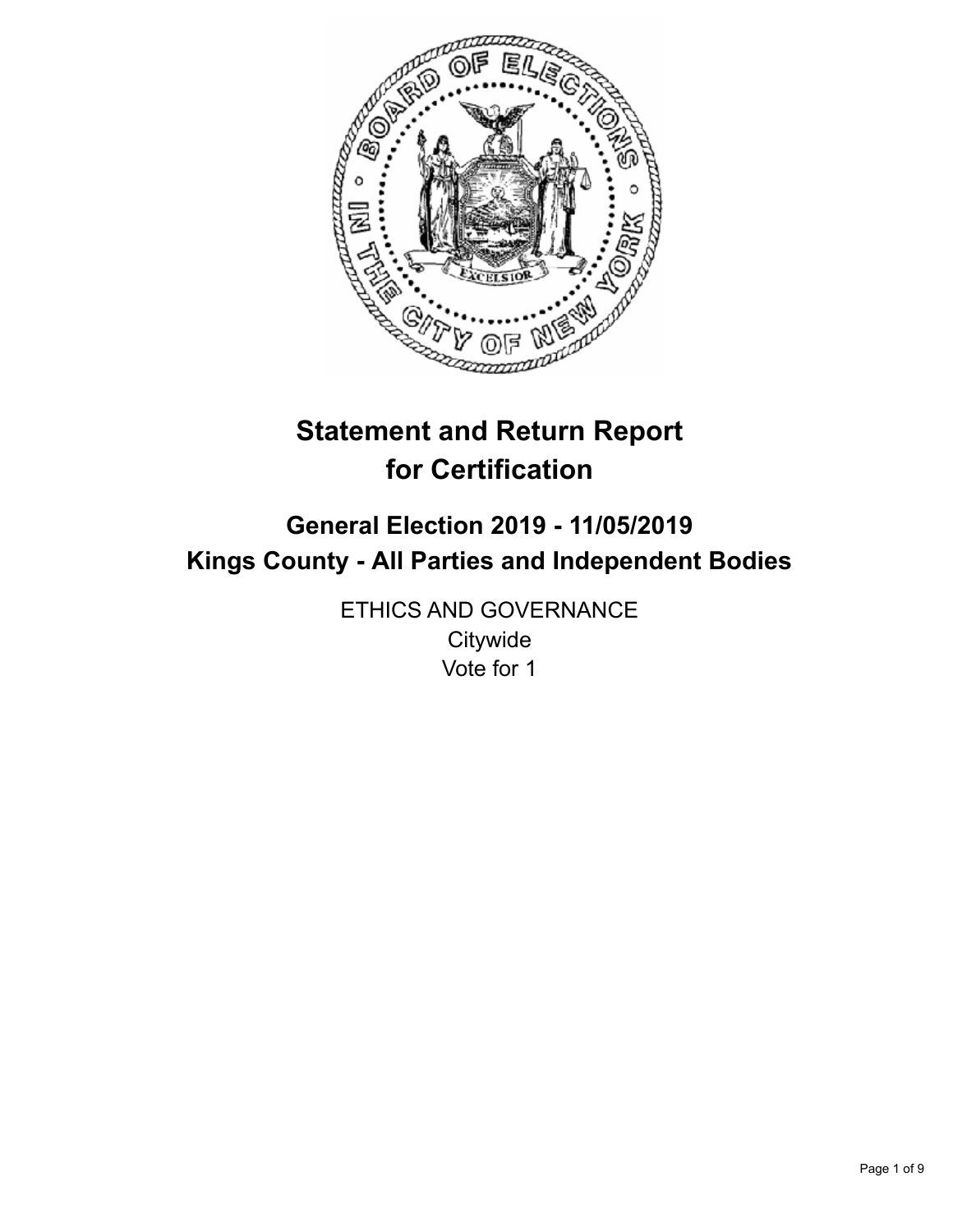

| PUBLIC COUNTER                                           | 10,193   |
|----------------------------------------------------------|----------|
| MANUALLY COUNTED EMERGENCY                               |          |
| ABSENTEE / MILITARY                                      | 245      |
| <b>AFFIDAVIT</b>                                         | 65       |
| <b>Total Ballots</b>                                     | 10,504   |
| Less - Inapplicable Federal/Special Presidential Ballots | $\Omega$ |
| <b>Total Applicable Ballots</b>                          | 10,504   |
| <b>YES</b>                                               | 5,604    |
| <b>NO</b>                                                | 3,029    |
| <b>Total Votes</b>                                       | 8,633    |
| Unrecorded                                               | 1.871    |

# **Assembly District 42**

| <b>PUBLIC COUNTER</b>                                    | 12,780 |
|----------------------------------------------------------|--------|
| <b>MANUALLY COUNTED EMERGENCY</b>                        | 0      |
| ABSENTEE / MILITARY                                      | 228    |
| AFFIDAVIT                                                | 162    |
| <b>Total Ballots</b>                                     | 13,170 |
| Less - Inapplicable Federal/Special Presidential Ballots | 0      |
| <b>Total Applicable Ballots</b>                          | 13,170 |
| <b>YES</b>                                               | 8,251  |
| NO.                                                      | 2,329  |
| <b>Total Votes</b>                                       | 10,580 |
| Unrecorded                                               | 2,590  |

| <b>PUBLIC COUNTER</b>                                    | 14,892   |
|----------------------------------------------------------|----------|
| <b>MANUALLY COUNTED EMERGENCY</b>                        | $\Omega$ |
| ABSENTEE / MILITARY                                      | 226      |
| <b>AFFIDAVIT</b>                                         | 169      |
| <b>Total Ballots</b>                                     | 15,287   |
| Less - Inapplicable Federal/Special Presidential Ballots | 0        |
| <b>Total Applicable Ballots</b>                          | 15,287   |
| <b>YES</b>                                               | 10,597   |
| <b>NO</b>                                                | 1,984    |
| <b>Total Votes</b>                                       | 12,581   |
| Unrecorded                                               | 2.706    |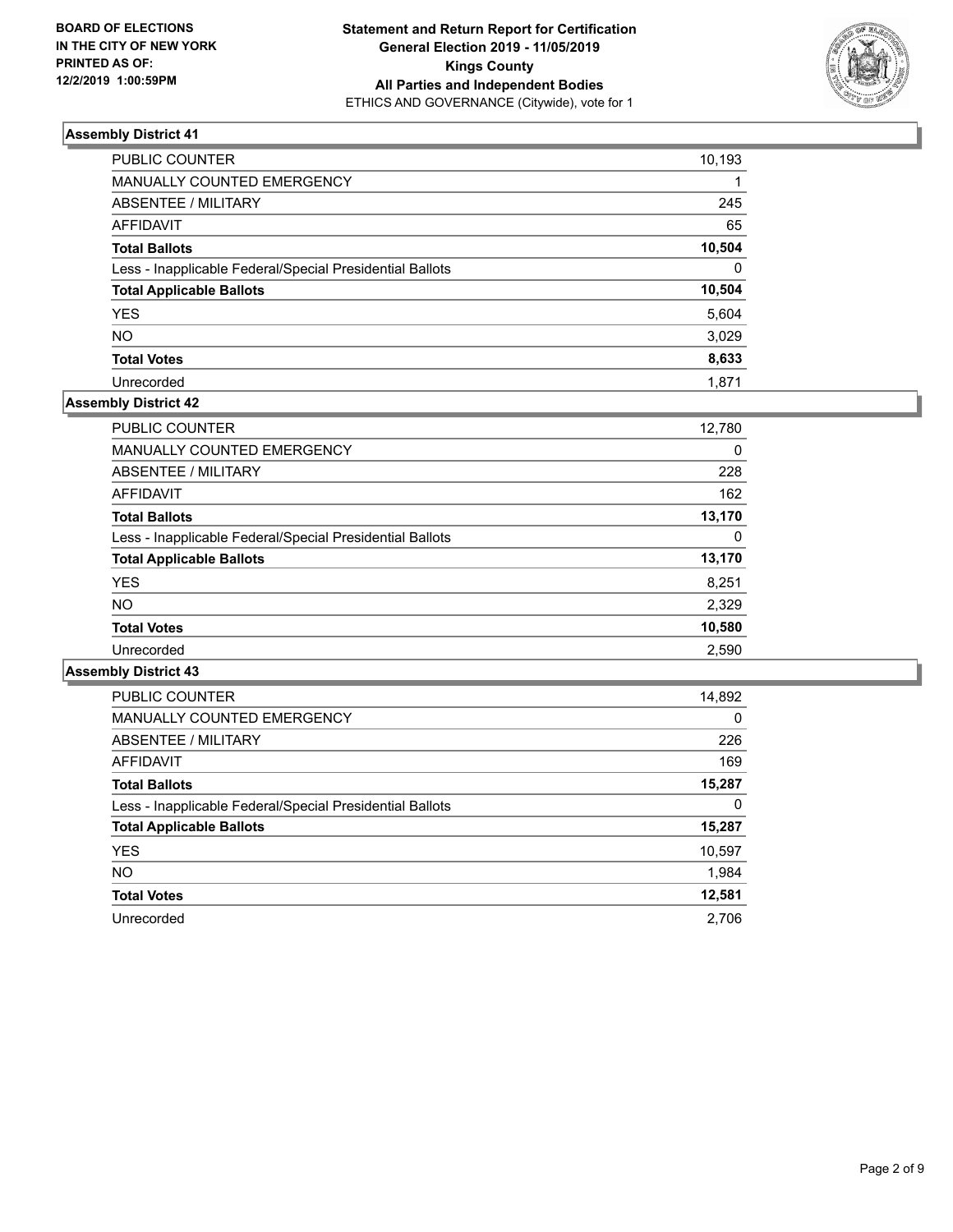

| <b>PUBLIC COUNTER</b>                                    | 16,947   |
|----------------------------------------------------------|----------|
| MANUALLY COUNTED EMERGENCY                               |          |
| <b>ABSENTEE / MILITARY</b>                               | 179      |
| <b>AFFIDAVIT</b>                                         | 203      |
| <b>Total Ballots</b>                                     | 17,330   |
| Less - Inapplicable Federal/Special Presidential Ballots | $\Omega$ |
| <b>Total Applicable Ballots</b>                          | 17,330   |
| <b>YES</b>                                               | 12,880   |
| <b>NO</b>                                                | 2,808    |
| <b>Total Votes</b>                                       | 15,688   |
| Unrecorded                                               | 1.642    |

# **Assembly District 45**

| <b>PUBLIC COUNTER</b>                                    | 10,283   |
|----------------------------------------------------------|----------|
| <b>MANUALLY COUNTED EMERGENCY</b>                        | $\Omega$ |
| ABSENTEE / MILITARY                                      | 325      |
| <b>AFFIDAVIT</b>                                         | 94       |
| <b>Total Ballots</b>                                     | 10,702   |
| Less - Inapplicable Federal/Special Presidential Ballots | 0        |
| <b>Total Applicable Ballots</b>                          | 10,702   |
| <b>YES</b>                                               | 5,854    |
| NO.                                                      | 2,734    |
| <b>Total Votes</b>                                       | 8,588    |
| Unrecorded                                               | 2.114    |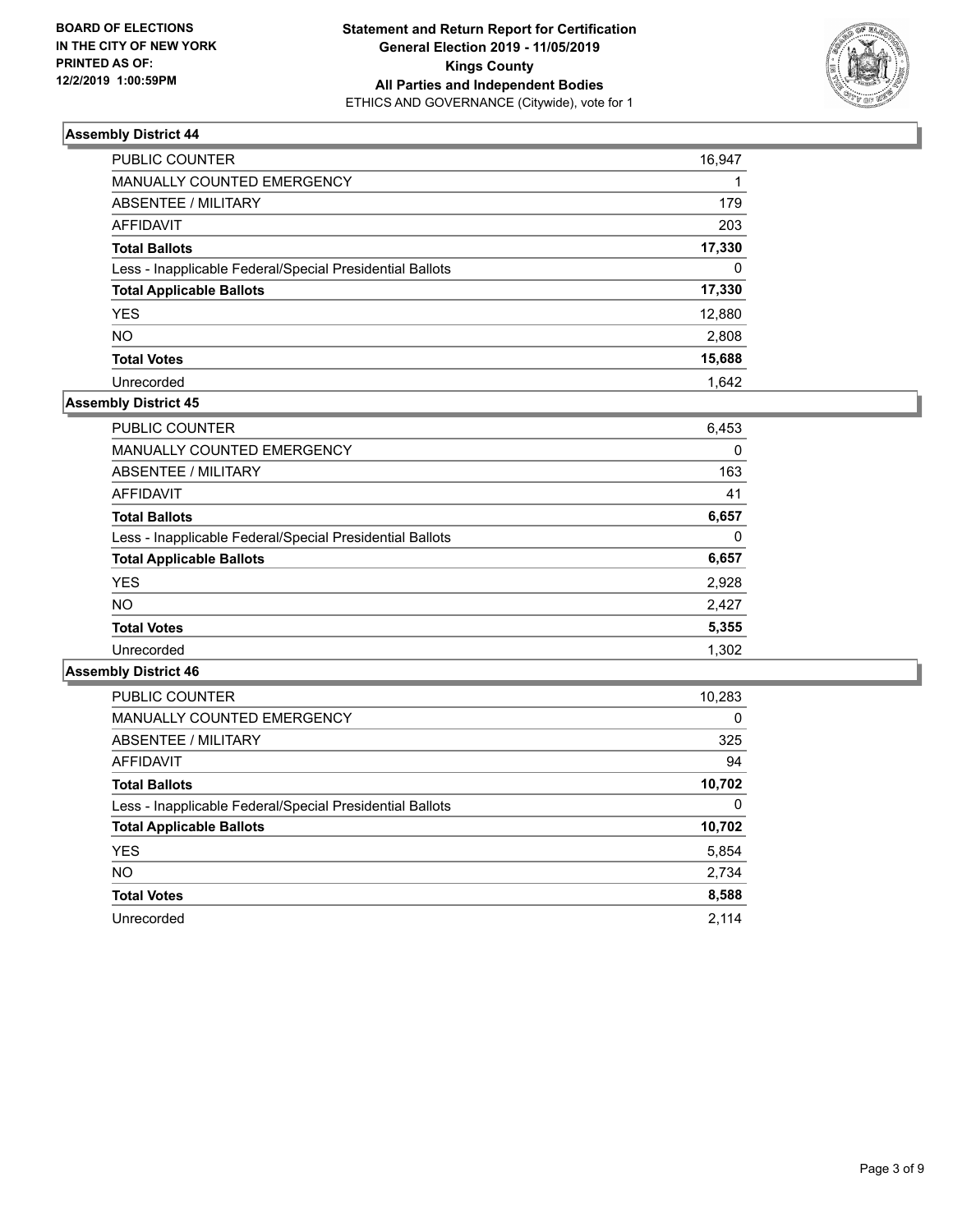

| PUBLIC COUNTER                                           | 6,041    |
|----------------------------------------------------------|----------|
| <b>MANUALLY COUNTED EMERGENCY</b>                        | $\Omega$ |
| <b>ABSENTEE / MILITARY</b>                               | 183      |
| <b>AFFIDAVIT</b>                                         | 55       |
| <b>Total Ballots</b>                                     | 6,279    |
| Less - Inapplicable Federal/Special Presidential Ballots | $\Omega$ |
| <b>Total Applicable Ballots</b>                          | 6,279    |
| <b>YES</b>                                               | 3,286    |
| <b>NO</b>                                                | 1,678    |
| <b>Total Votes</b>                                       | 4,964    |
| Unrecorded                                               | 1.315    |

# **Assembly District 48**

| <b>PUBLIC COUNTER</b>                                    | 6,289    |
|----------------------------------------------------------|----------|
| <b>MANUALLY COUNTED EMERGENCY</b>                        | 0        |
| ABSENTEE / MILITARY                                      | 103      |
| <b>AFFIDAVIT</b>                                         | 52       |
| <b>Total Ballots</b>                                     | 6,444    |
| Less - Inapplicable Federal/Special Presidential Ballots | $\Omega$ |
| <b>Total Applicable Ballots</b>                          | 6,444    |
| <b>YES</b>                                               | 1,712    |
| <b>NO</b>                                                | 3,936    |
| <b>Total Votes</b>                                       | 5,648    |
| Unrecorded                                               | 796      |

| PUBLIC COUNTER                                           | 5,004    |
|----------------------------------------------------------|----------|
| <b>MANUALLY COUNTED EMERGENCY</b>                        |          |
| ABSENTEE / MILITARY                                      | 125      |
| AFFIDAVIT                                                | 32       |
| <b>Total Ballots</b>                                     | 5,162    |
| Less - Inapplicable Federal/Special Presidential Ballots | $\Omega$ |
| <b>Total Applicable Ballots</b>                          | 5,162    |
| <b>YES</b>                                               | 2,741    |
| NO.                                                      | 1,427    |
| <b>Total Votes</b>                                       | 4,168    |
| Unrecorded                                               | 994      |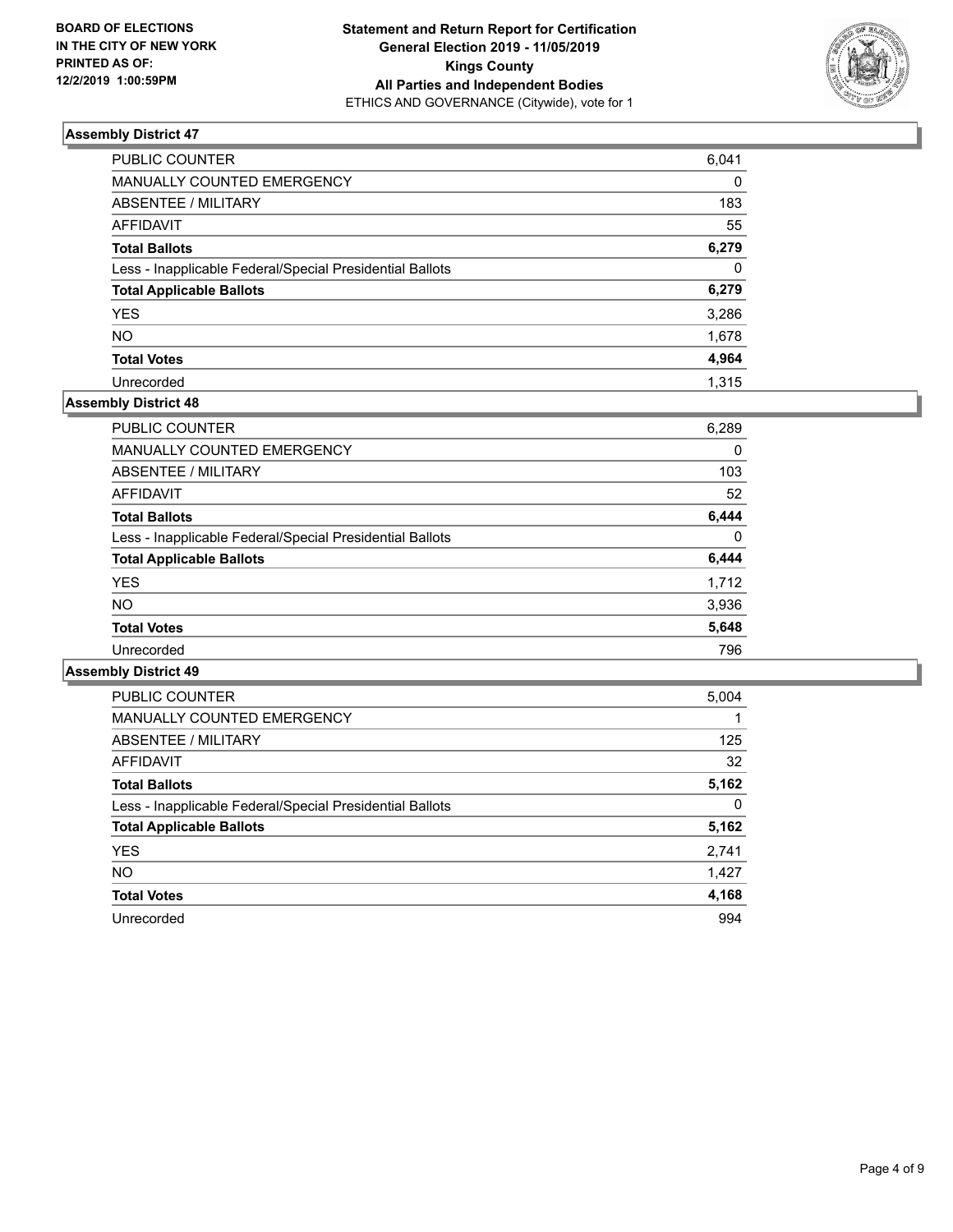

| PUBLIC COUNTER                                           | 10,373   |
|----------------------------------------------------------|----------|
| MANUALLY COUNTED EMERGENCY                               | 0        |
| ABSENTEE / MILITARY                                      | 114      |
| AFFIDAVIT                                                | 130      |
| <b>Total Ballots</b>                                     | 10,617   |
| Less - Inapplicable Federal/Special Presidential Ballots | $\Omega$ |
| <b>Total Applicable Ballots</b>                          | 10,617   |
| YES                                                      | 8,286    |
| NO                                                       | 1,270    |
| <b>Total Votes</b>                                       | 9,556    |
| Unrecorded                                               | 1.061    |

# **Assembly District 51**

| <b>PUBLIC COUNTER</b>                                    | 9,020    |
|----------------------------------------------------------|----------|
| <b>MANUALLY COUNTED EMERGENCY</b>                        | 0        |
| ABSENTEE / MILITARY                                      | 90       |
| <b>AFFIDAVIT</b>                                         | 102      |
| <b>Total Ballots</b>                                     | 9,212    |
| Less - Inapplicable Federal/Special Presidential Ballots | $\Omega$ |
| <b>Total Applicable Ballots</b>                          | 9,212    |
| <b>YES</b>                                               | 6,510    |
| <b>NO</b>                                                | 1,331    |
| <b>Total Votes</b>                                       | 7,841    |
| Unrecorded                                               | 1.371    |
|                                                          |          |

| <b>PUBLIC COUNTER</b>                                    | 25.221 |
|----------------------------------------------------------|--------|
| <b>MANUALLY COUNTED EMERGENCY</b>                        | 19     |
| ABSENTEE / MILITARY                                      | 298    |
| <b>AFFIDAVIT</b>                                         | 335    |
| <b>Total Ballots</b>                                     | 25,873 |
| Less - Inapplicable Federal/Special Presidential Ballots | 0      |
| <b>Total Applicable Ballots</b>                          | 25,873 |
| <b>YES</b>                                               | 21,764 |
| NO.                                                      | 2,644  |
| <b>Total Votes</b>                                       | 24,408 |
| Unrecorded                                               | 1.465  |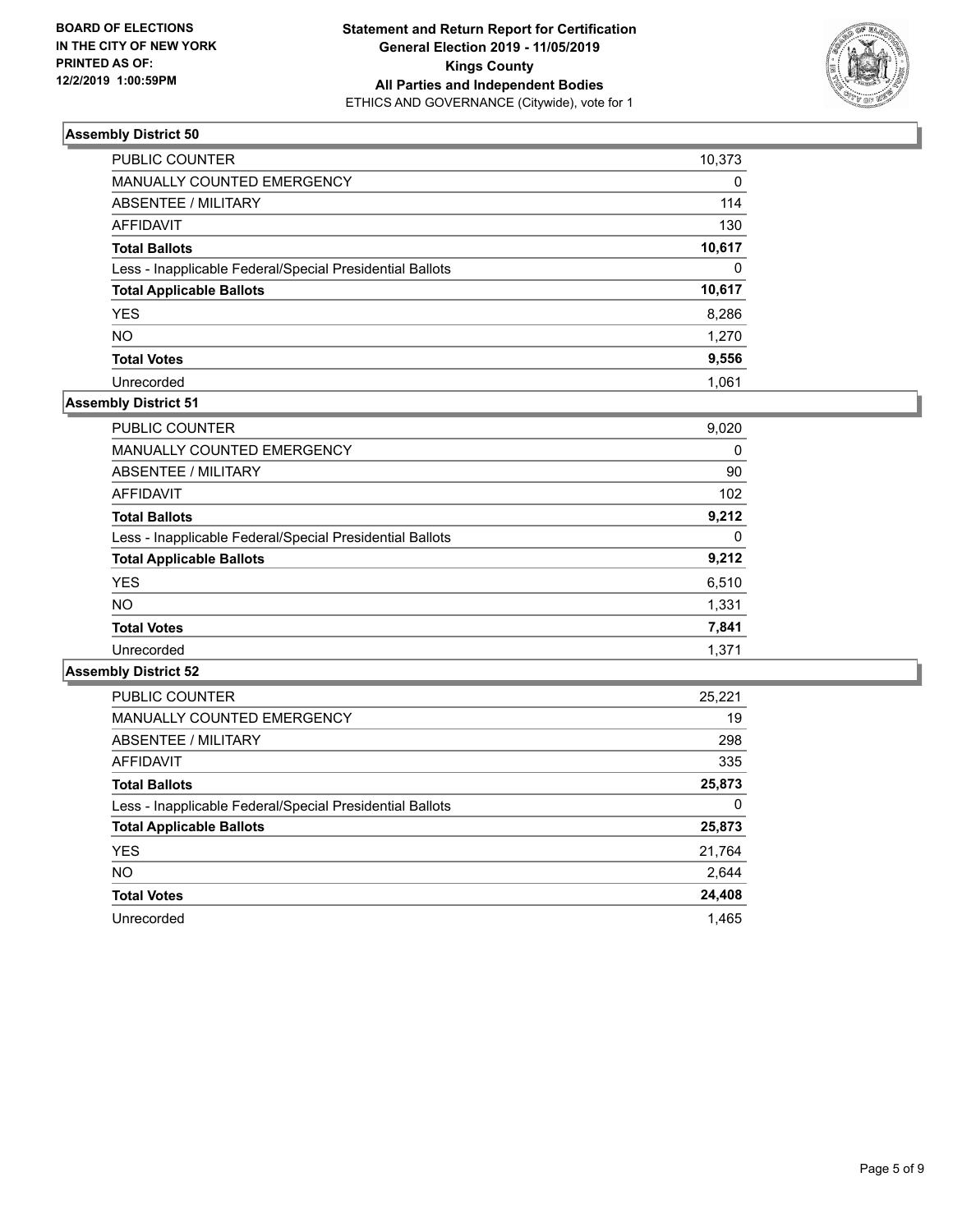

| PUBLIC COUNTER                                           | 10,595   |
|----------------------------------------------------------|----------|
| <b>MANUALLY COUNTED EMERGENCY</b>                        | $\Omega$ |
| ABSENTEE / MILITARY                                      | 76       |
| <b>AFFIDAVIT</b>                                         | 154      |
| <b>Total Ballots</b>                                     | 10,825   |
| Less - Inapplicable Federal/Special Presidential Ballots | $\Omega$ |
| <b>Total Applicable Ballots</b>                          | 10,825   |
| YES                                                      | 7,742    |
| NO                                                       | 1,184    |
| <b>Total Votes</b>                                       | 8,926    |
| Unrecorded                                               | 1.899    |

# **Assembly District 54**

| 7,922 |
|-------|
| 0     |
| 84    |
| 98    |
| 8.104 |
| 0     |
| 8,104 |
| 5,423 |
| 1,091 |
| 6,514 |
| 1,590 |
|       |

| <b>PUBLIC COUNTER</b>                                    | 10,242   |
|----------------------------------------------------------|----------|
| <b>MANUALLY COUNTED EMERGENCY</b>                        | $\Omega$ |
| ABSENTEE / MILITARY                                      | 156      |
| <b>AFFIDAVIT</b>                                         | 135      |
| <b>Total Ballots</b>                                     | 10,533   |
| Less - Inapplicable Federal/Special Presidential Ballots | 0        |
| <b>Total Applicable Ballots</b>                          | 10,533   |
| <b>YES</b>                                               | 6,697    |
| NO.                                                      | 1,778    |
| <b>Total Votes</b>                                       | 8,475    |
| Unrecorded                                               | 2.058    |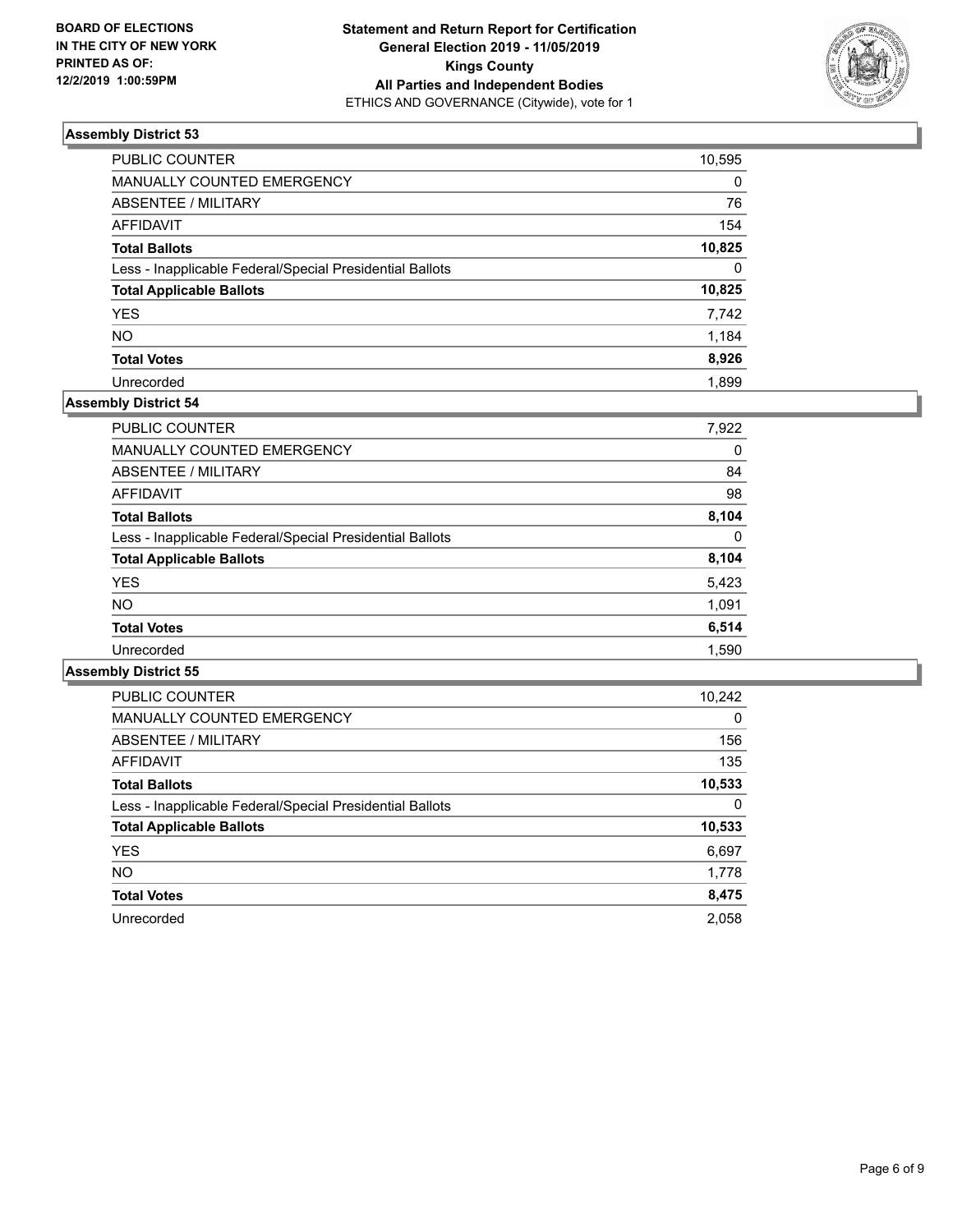

| PUBLIC COUNTER                                           | 14,872   |
|----------------------------------------------------------|----------|
| MANUALLY COUNTED EMERGENCY                               | 0        |
| <b>ABSENTEE / MILITARY</b>                               | 180      |
| <b>AFFIDAVIT</b>                                         | 221      |
| <b>Total Ballots</b>                                     | 15,273   |
| Less - Inapplicable Federal/Special Presidential Ballots | $\Omega$ |
| <b>Total Applicable Ballots</b>                          | 15,273   |
| <b>YES</b>                                               | 10,974   |
| <b>NO</b>                                                | 2,160    |
| <b>Total Votes</b>                                       | 13,134   |
| Unrecorded                                               | 2.139    |

# **Assembly District 57**

| <b>PUBLIC COUNTER</b>                                    | 21.714 |
|----------------------------------------------------------|--------|
| <b>MANUALLY COUNTED EMERGENCY</b>                        | 2      |
| ABSENTEE / MILITARY                                      | 305    |
| AFFIDAVIT                                                | 312    |
| <b>Total Ballots</b>                                     | 22,333 |
| Less - Inapplicable Federal/Special Presidential Ballots | 0      |
| <b>Total Applicable Ballots</b>                          | 22,333 |
| <b>YES</b>                                               | 17,479 |
| NO.                                                      | 2,359  |
| <b>Total Votes</b>                                       | 19,838 |
| Unrecorded                                               | 2.495  |

| <b>PUBLIC COUNTER</b>                                    | 12,120   |
|----------------------------------------------------------|----------|
| <b>MANUALLY COUNTED EMERGENCY</b>                        | $\Omega$ |
| ABSENTEE / MILITARY                                      | 293      |
| AFFIDAVIT                                                | 75       |
| <b>Total Ballots</b>                                     | 12,488   |
| Less - Inapplicable Federal/Special Presidential Ballots | 0        |
| <b>Total Applicable Ballots</b>                          | 12,488   |
| <b>YES</b>                                               | 7,958    |
| NO.                                                      | 1,879    |
| <b>Total Votes</b>                                       | 9,837    |
| Unrecorded                                               | 2.651    |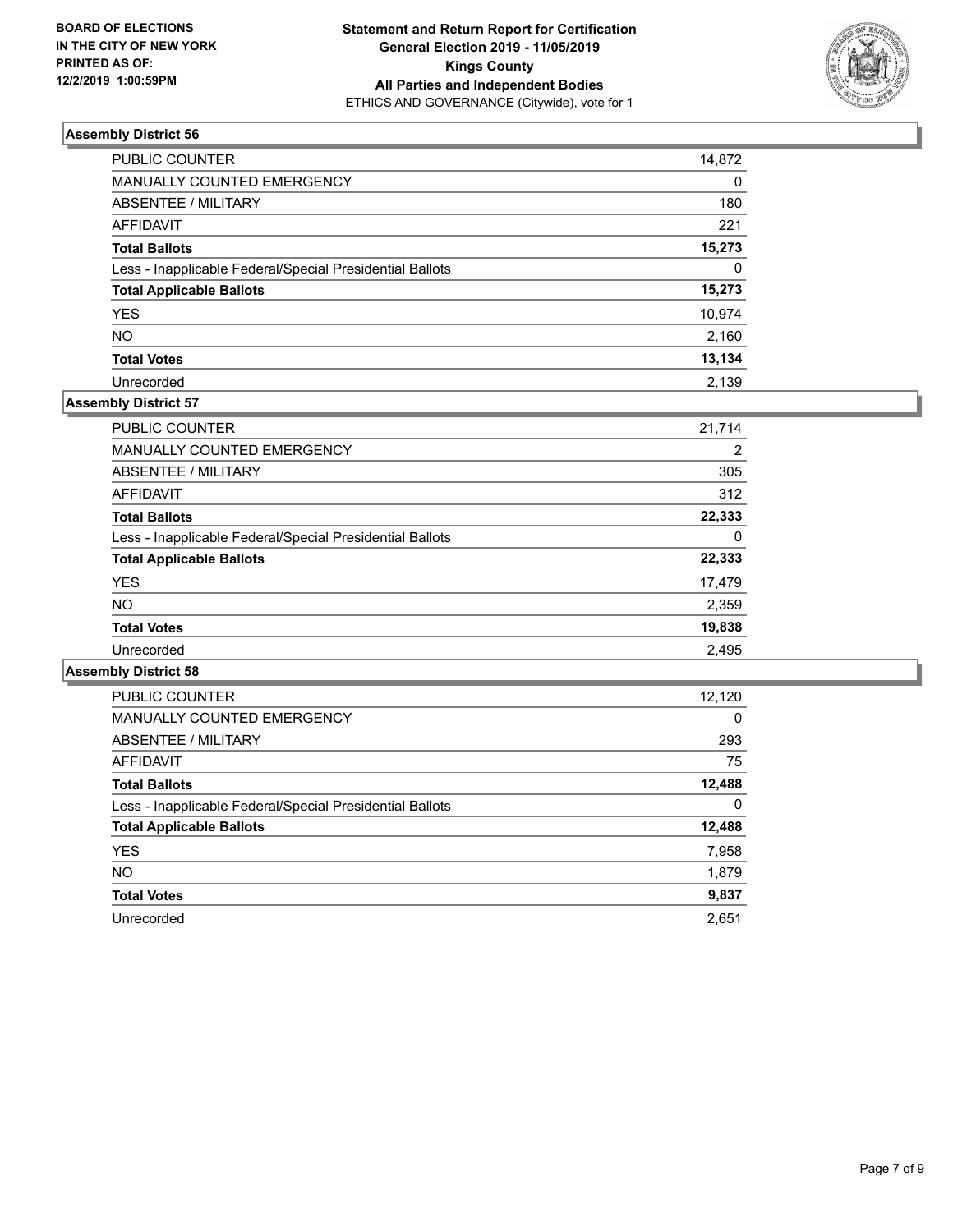

| PUBLIC COUNTER                                           | 12,394   |
|----------------------------------------------------------|----------|
| MANUALLY COUNTED EMERGENCY                               | 2        |
| ABSENTEE / MILITARY                                      | 201      |
| AFFIDAVIT                                                | 87       |
| <b>Total Ballots</b>                                     | 12,684   |
| Less - Inapplicable Federal/Special Presidential Ballots | $\Omega$ |
| <b>Total Applicable Ballots</b>                          | 12,684   |
| YES                                                      | 7,260    |
| NO                                                       | 3,131    |
| <b>Total Votes</b>                                       | 10,391   |
| Unrecorded                                               | 2.293    |

# **Assembly District 60**

| <b>PUBLIC COUNTER</b>                                    | 11,110 |
|----------------------------------------------------------|--------|
| <b>MANUALLY COUNTED EMERGENCY</b>                        | 0      |
| ABSENTEE / MILITARY                                      | 165    |
| <b>AFFIDAVIT</b>                                         | 72     |
| <b>Total Ballots</b>                                     | 11,347 |
| Less - Inapplicable Federal/Special Presidential Ballots | 0      |
| <b>Total Applicable Ballots</b>                          | 11,347 |
| <b>YES</b>                                               | 6,871  |
| NO.                                                      | 1,783  |
| <b>Total Votes</b>                                       | 8,654  |
| Unrecorded                                               | 2,693  |

| <b>PUBLIC COUNTER</b>                                    | 3,387    |
|----------------------------------------------------------|----------|
| <b>MANUALLY COUNTED EMERGENCY</b>                        | $\Omega$ |
| ABSENTEE / MILITARY                                      | 68       |
| AFFIDAVIT                                                | 23       |
| <b>Total Ballots</b>                                     | 3,478    |
| Less - Inapplicable Federal/Special Presidential Ballots | 0        |
| <b>Total Applicable Ballots</b>                          | 3,478    |
| <b>YES</b>                                               | 2,266    |
| NO.                                                      | 914      |
| <b>Total Votes</b>                                       | 3,180    |
| Unrecorded                                               | 298      |